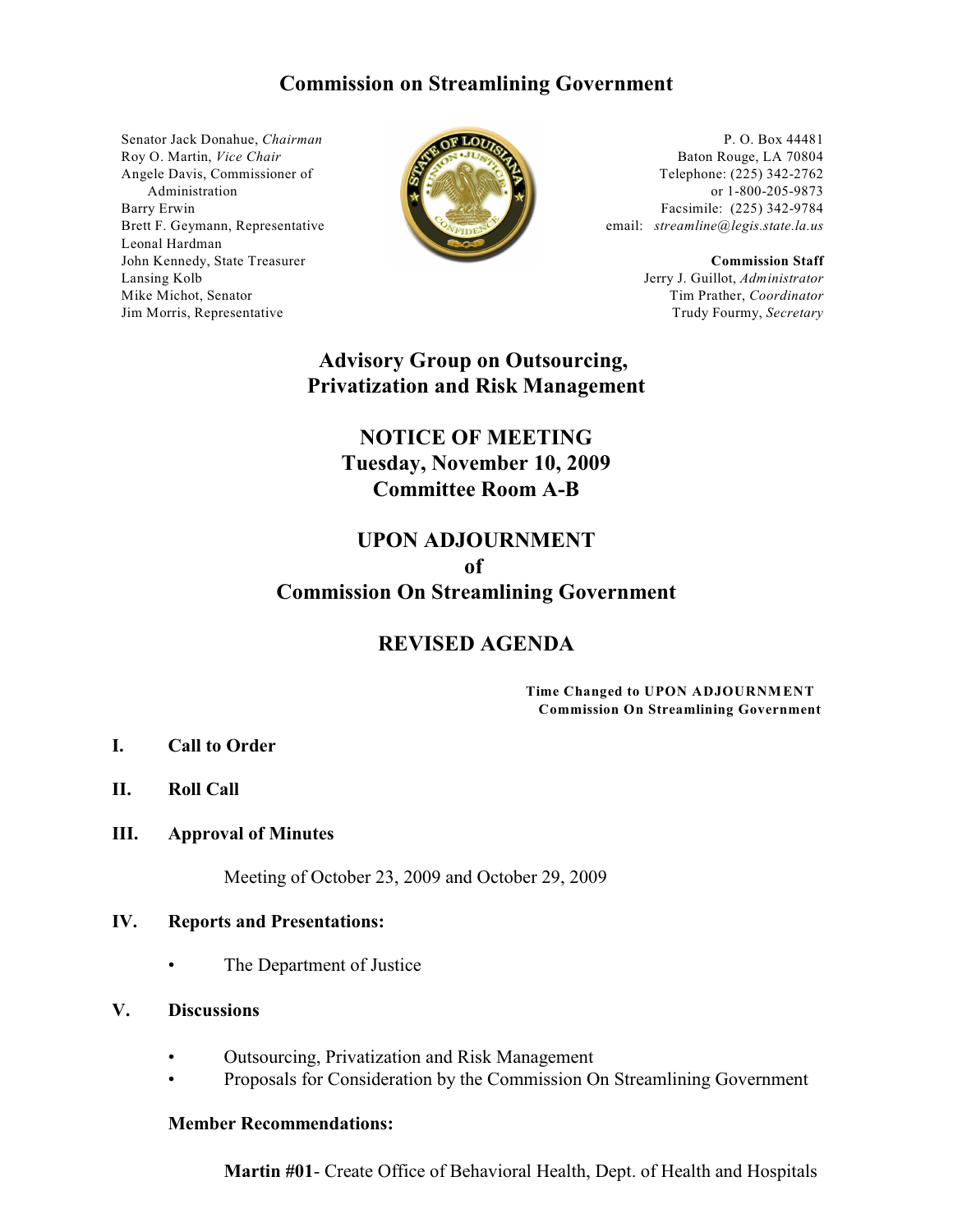**Martin #02** - Eliminate airplane **Martin #03** - Eliminate three ferry routes **Martin #04** - Outsource pharmaceutical services **Martin #05** - Outsource collection of probation and parole fees **Martin #06** - Outsource commodity inventory control

### **Advisory Group Recommendations:**

| <b>AGOPRM#21</b>  | Dept. of Wildlife and Fisheries write an RFP to outsource<br>control of aquatic plants.                                                                                                                                                                                                                            |
|-------------------|--------------------------------------------------------------------------------------------------------------------------------------------------------------------------------------------------------------------------------------------------------------------------------------------------------------------|
| <b>AGOPRM#22</b>  | Higher education institutions study the consolidation of<br>purchasing functions among the campuses to increase<br>purchasing power.                                                                                                                                                                               |
| AGOPRM#23         | Dept. of Public Safety and Corrections – Corrections Services<br>expand its partnership with Louisiana State University Health<br>Sciences Center - Shreveport to provide the more costly<br>medications to inmates in the Shreveport region.                                                                      |
| <b>AGOPRM#24</b>  | Office of Juvenile Justice consider privatizing health care<br>services in secure care through an RFP.                                                                                                                                                                                                             |
| <b>AGOPRM#25</b>  | Office of Juvenile Justice consider privatizing pharmacy<br>services in secure care through an RFP.                                                                                                                                                                                                                |
| <b>AGOPRM#26</b>  | Office of Juvenile Justice consider privatizing laundry<br>services in secure care through an RFP.                                                                                                                                                                                                                 |
| <b>AGOPRM#27</b>  | The Military Department consider outsourcing billeting on<br>their installations through an RFP.                                                                                                                                                                                                                   |
| <b>AGOPRM #28</b> | The Military Department consider outsourcing utilities on<br>their installations through an RFP.                                                                                                                                                                                                                   |
| <b>AGOPRM#29</b>  | The Military Department consider outsourcing fixed charge<br>services on their installations through an RFP.                                                                                                                                                                                                       |
| <b>AGOPRM#30</b>  | The<br>Military<br>Department<br>consider outsourcing<br>upgrades/replacement of sewerage treatment and waste water<br>collections on expanding bases through an RFP.                                                                                                                                              |
| <b>AGOPRM#31</b>  | The Military Department consider outsourcing and improving<br>fleet utilization through an RFP.                                                                                                                                                                                                                    |
| <b>AGOPRM#32</b>  | The Dept. of Health and Hospitals establish a competitive<br>procurement process for operation of inpatient mental health<br>institutions and/or certain services provided at the institutions,<br>and include in the solicitations a requirement for constructing<br>new facilities without using any state debt. |